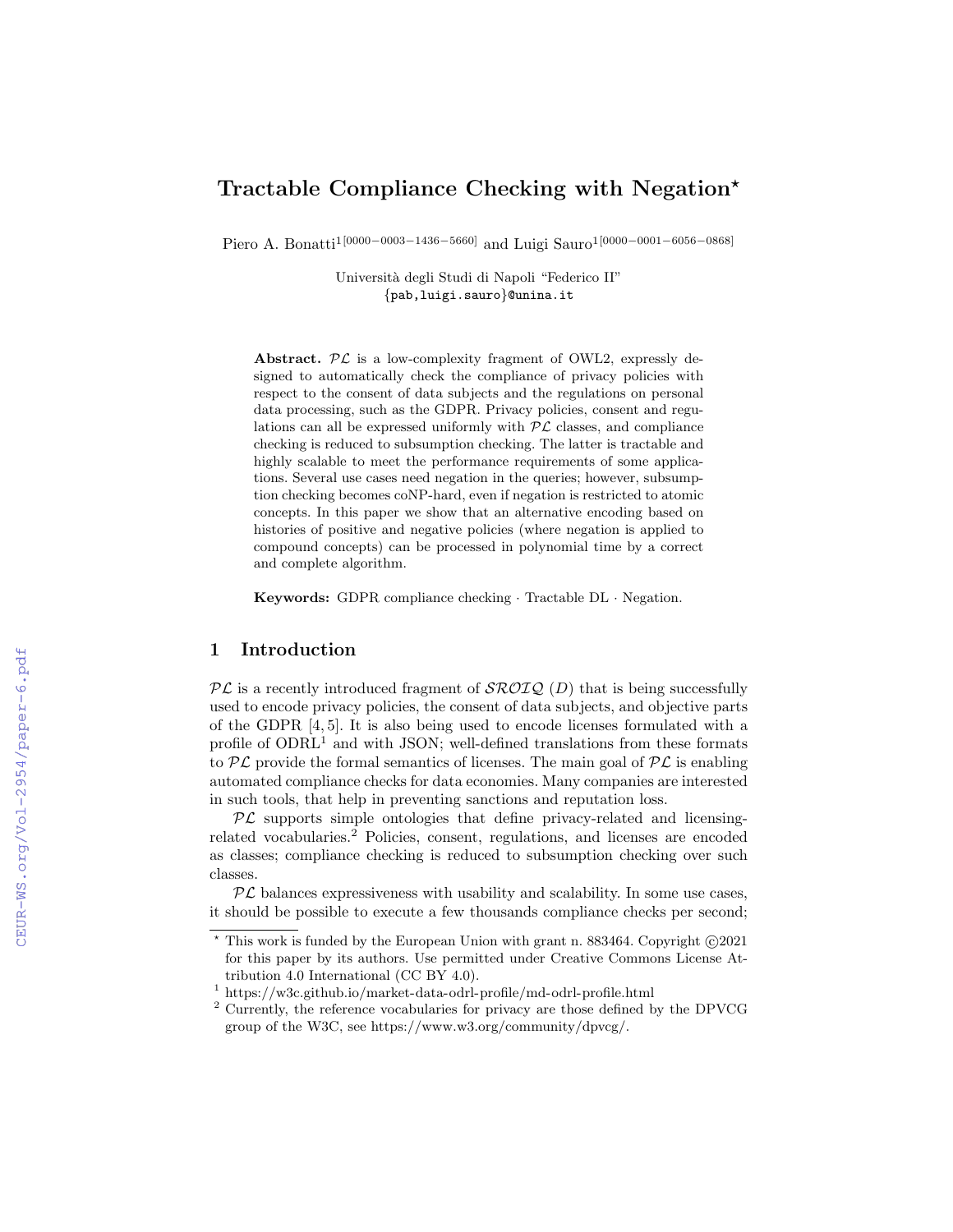experiments show that a specialized engine implemented in Java can check the compliance of typical privacy policies with respect to the available consent in about 400-500  $\mu$ -seconds [5]. Concerning usability, SPECIAL's use case partners have successfully verified that their employees can write correct privacy policies.

The use cases of the H2020 project  $SPECTAL<sup>3</sup>$  – that developed the first version of  $\mathcal{PL}$  – and its ongoing follow-up TRAPEZE<sup>4</sup> call for extensions of  $\mathcal{PL}$ . Here we focus on negation, that is also needed in the licensing domain. Negation has three main applications in these contexts:

- expressing exceptions to a general policy/license; the resulting policies are more compact and readable;
- supporting the right of the data subjects to withdraw or restrict their consent to data processing;
- supporting dynamic consent [8].

In dynamic consent, users are asked for consent immediately before data are collected. Users may reply within a specified timeout, after which consent is implicitly assumed. Users may deny consent either within the timeout or later, by revising such implicit consent statements. In all cases, it is useful to formalize statements such as "location can be tracked in Naples, but not in Via Roma".

This paper investigates how to introduce  $\mathcal{SROLQ}$ 's complement operator '¬' in  $PL$  without affecting its tractability and scalability. The main contributions are the following:

- 1. we prove that the simplest way of introducing negation in  $\mathcal{PL}$  makes reasoning coNP-hard;
- 2. then we introduce a notion of history that addresses the above use-case requirements and can be processed in polynomial time.

The paper is organized as follows: In the next section, we recall the basic definitions and properties of  $PL$ , illustrate it with some examples, and list related complexity results. Section 3 proves that  $\mathcal{PL}$  with atomic negation in the queries is intractable. Section 4 introduces histories and proves that compliance checking based on histories is tractable. Section 5 reports our conclusions.

# 2 Preliminaries and Related Work

We assume the reader to be familiar with the syntax and the model-theoretic semantics of description logics, and refer to [3] for all definitions. As usual, if  $\mathcal I$ is an interpretation, then we denote its domain and its interpretation function with  $\Delta^{\mathcal{I}}$  and  $\cdot^{\mathcal{I}}$ , respectively.

The axioms supported by  $PL$  knowledge bases are those illustrated in Table 1.  $\mathcal{PL}$  queries are inclusions  $C \sqsubseteq D$  where C and D are full  $\mathcal{PL}$  concepts, that is, unions of the form:

 $C_1 \sqcup \ldots \sqcup C_n$ 

<sup>3</sup> https://specialprivacy.ercim.eu/

<sup>4</sup> https://trapeze-project.eu/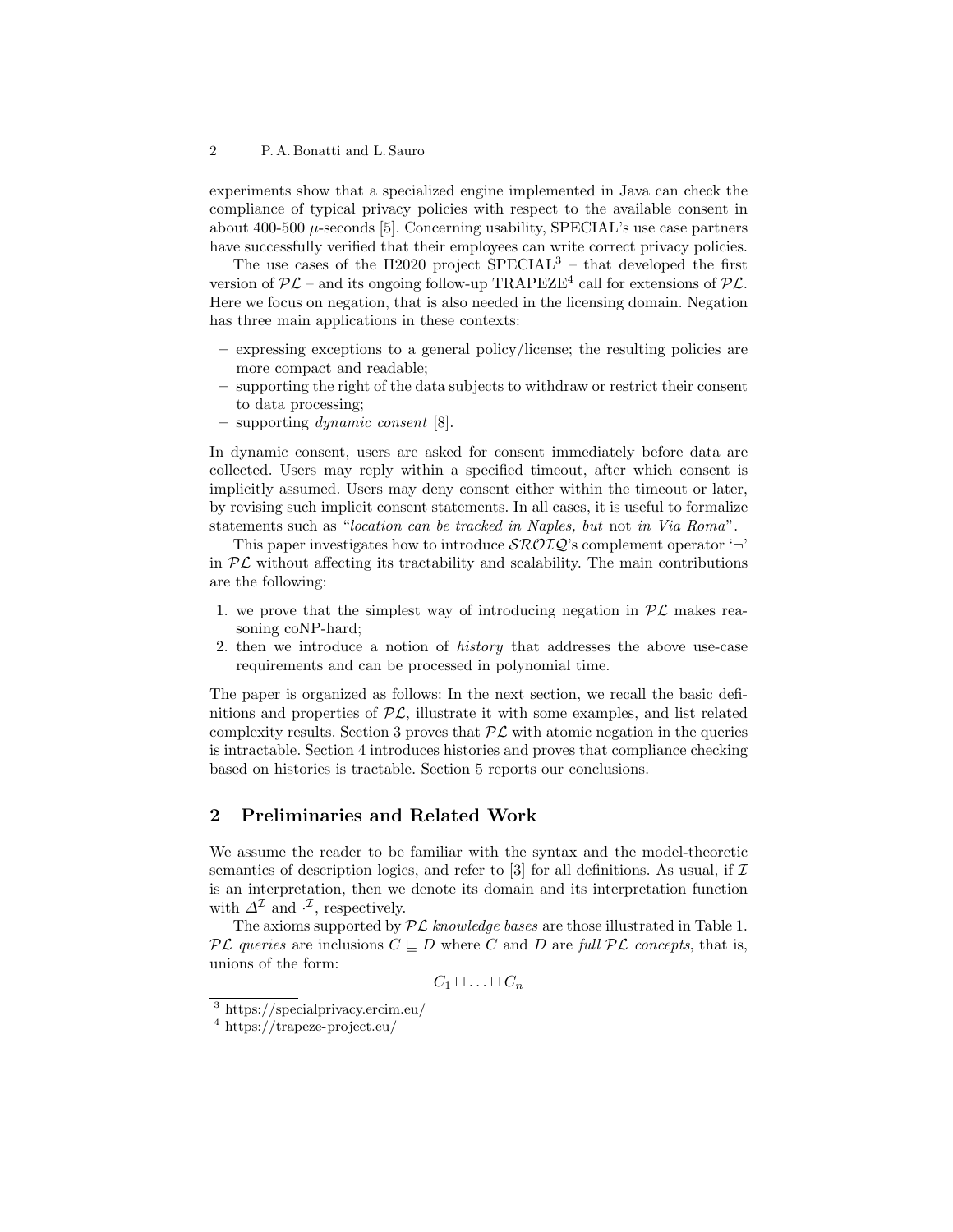| $\mathcal{P}\mathcal{L}$ axiom $\alpha \mathcal{I}  = \alpha$ iff: |                                                                                             |
|--------------------------------------------------------------------|---------------------------------------------------------------------------------------------|
| $A \sqsubset B$ $ A^{\mathcal{I}} \subset B^{\mathcal{I}}$         |                                                                                             |
|                                                                    | disj $(A, B)$ $A^{\mathcal{I}} \cap B^{\mathcal{I}} = \emptyset$                            |
|                                                                    | range $(R, A)   (x, y) \in R^{\mathcal{I}} \to y \in A^{\mathcal{I}}$                       |
|                                                                    | func $(R)$ $(x, y) \in R^{\mathcal{I}} \wedge (x, z) \in R^{\mathcal{I}} \rightarrow y = z$ |

**Table 1.** Axioms for  $PL$  knowledge bases. Here A and B range over concept names while  $R$  is a role name.

where each  $C_i$  is a *simple*  $PL$  concept. Such concepts are defined by the following grammar:

$$
C ::= A \mid \exists R.C \mid \exists F.[l, u] \mid C \sqcap C
$$

where  $A$  is a concept name,  $R$  is a role name,  $F$  is an integer-valued concrete feature (i.e. a *data property*, in OWL2 terminology), and  $l, u$  are integers. The meaning of  $\exists F. [l, u]$  is:

$$
(\exists F.[l, u])^{\mathcal{I}} = \{d \in \Delta^{\mathcal{I}} \mid \exists i \in \mathbb{Z}. (d, i) \in F^{\mathcal{I}} \land l \le i \le u\}
$$

(recall that for all integer-valued concrete features  $F$  and all interpretations  $\mathcal{I},$  $F^{\mathcal{I}} \subseteq \varDelta^{\mathcal{I}} \times \mathbb{Z}$ ).

### 2.1 Examples

A company – call it BeFit – sells a wearable fitness appliance and wants to: (i) process biometric data (stored in the EU) for sending health-related advice to its customers, and (ii) share the customer's location data with their friends. Location data are kept for a minimum of one year but no longer than 5; biometric data are kept for an unspecified amount of time. In order to carry out these two data processing activities legally, BeFit needs consent from its European customers. Formally, the encoding of BeFit's privacy policy  $P$  in  $\mathcal{PL}$  looks as follows:

```
(∃has_purpose.FitnessRecommendation n ∃has_data.BiometricData n
 ∃has_processing.Analytics n ∃has_recipient.BeFit n
 ∃has storage.∃has location.EU)
\overline{1}(∃has_purpose.SocialNetworking n ∃has_data.LocationData n
 ∃has_processing.Transfer n ∃has_recipient.DataSubjFriends n
 ∃has_storage.∃has_duration.[y_1, y_5]).
                                                                             (1)
```
Note that  $P$  is the union of two sub-concepts that formalize operations (i) and (ii). Here  $y_1$  and  $y_5$  stand for the integer representation of one year and five years, respectively.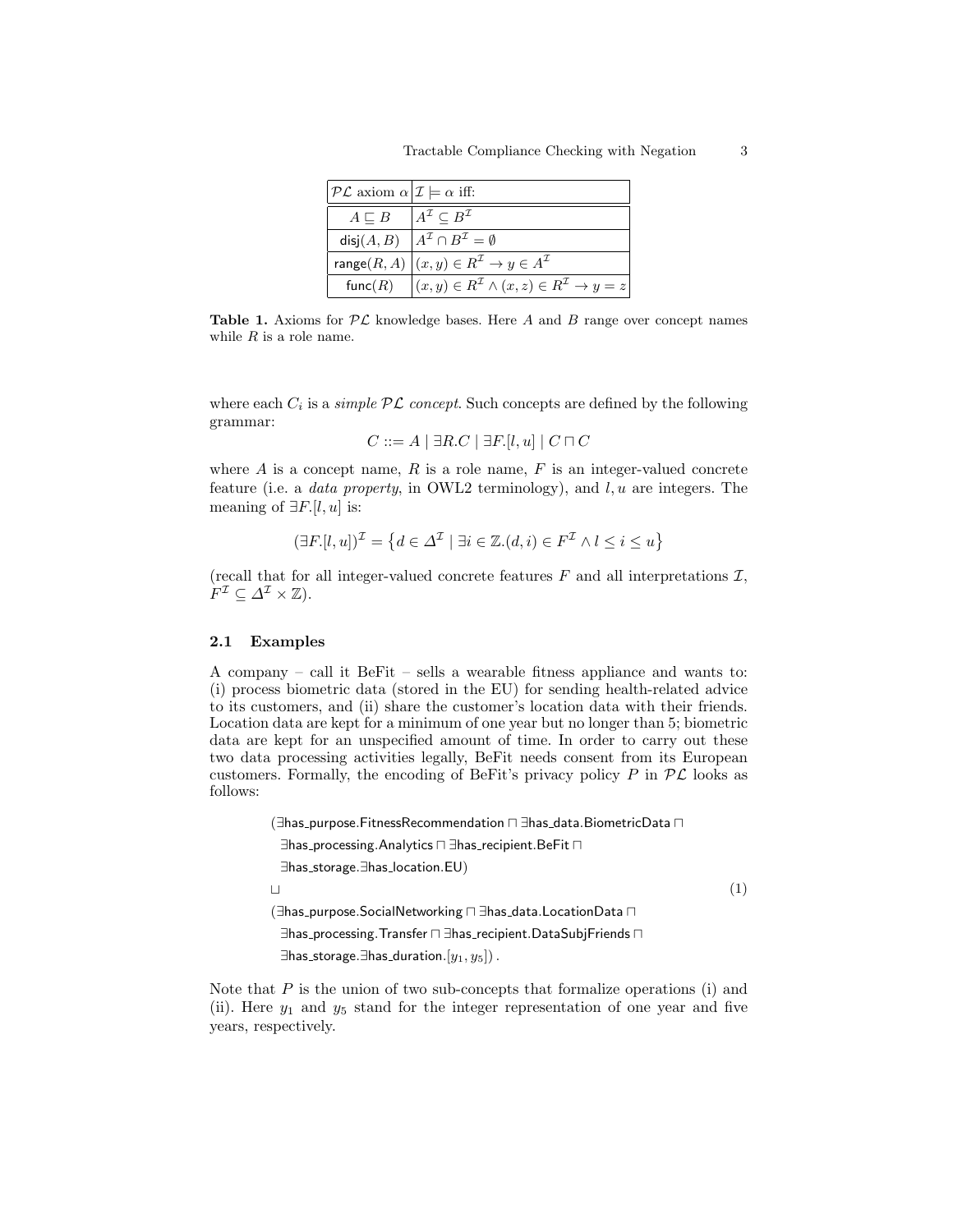A consent policy C, that specifies the class of operations that a data subject permits, is encoded in a similar fashion. Then, P complies with C iff  $\mathcal{K} \models P \sqsubset C$ . where  $K$  is the knowledge base that defines the terms used in the policies. For example, the consent policy of a user that opts out (ii), and opts in (i) only for anonimized data, can be encoded as follows:

> (∃has\_purpose.FitnessRecommendation n ∃has\_data.BiometricData n ∃has\_processing.Analytics n ∃has\_recipient.BeFit n ∃has storage.∃has location.EU). (2)

Clearly, BeFit's privacy policy  $P$  complies with this consent policy. As a second example, suppose that the data subject allows analytics on anonimized biometric data. This policy can be formalized as follows:

$$
(\exists \mathsf{has\_processing}.\mathsf{Analysis} \sqcap \newline \exists \mathsf{has\_data}.(\mathsf{BiometricData} \sqcap \mathsf{Anonymized})).
$$

In this case,  $P$  does not comply with the consent policy.<sup>5</sup>

The knowledge base  $K$  typically contains both domain-specific axioms and domain-independent axioms, that represent general properties of the business policies. The latter axioms specify, for instance, that the primary roles has purpose, has data, has processing, and has storage are functional, and range over suitable, pairwise-disjoint concepts:

> range(has\_purpose, AnyPurpose) range(has\_data, AnyData) disj(AnyPurpose, AnyData) . . .

Domain-specific axioms can be used to instantiate the compliance framework in a particular application domain. For example, in our scenario, domain-specific data categories and processing can be introduced with inclusions like:

> HeartRate  $\sqsubseteq$  BiometricData, ComputeAvg  $\sqsubset$  Analytics.

These two axioms, together with the above consent, allow BeFit to compute the average heart rate of the data subject in order to send her fitness recommendations. Other typical axioms specify which classes are mutually disjoint, as in:

### disj(BiometricData, LocationData).

Note that negation is not supported in this language, so there is no explicit way of denying consent, nor is it possible to introduce exceptions to a general consent. Two alternative ways of introducing negation in  $\mathcal{PL}$ 's representation of policies will be discussed in sections 3 and 4.

<sup>&</sup>lt;sup>5</sup> We are assuming that  $K$  does not entail BiometricData  $\Box$  Anonymized.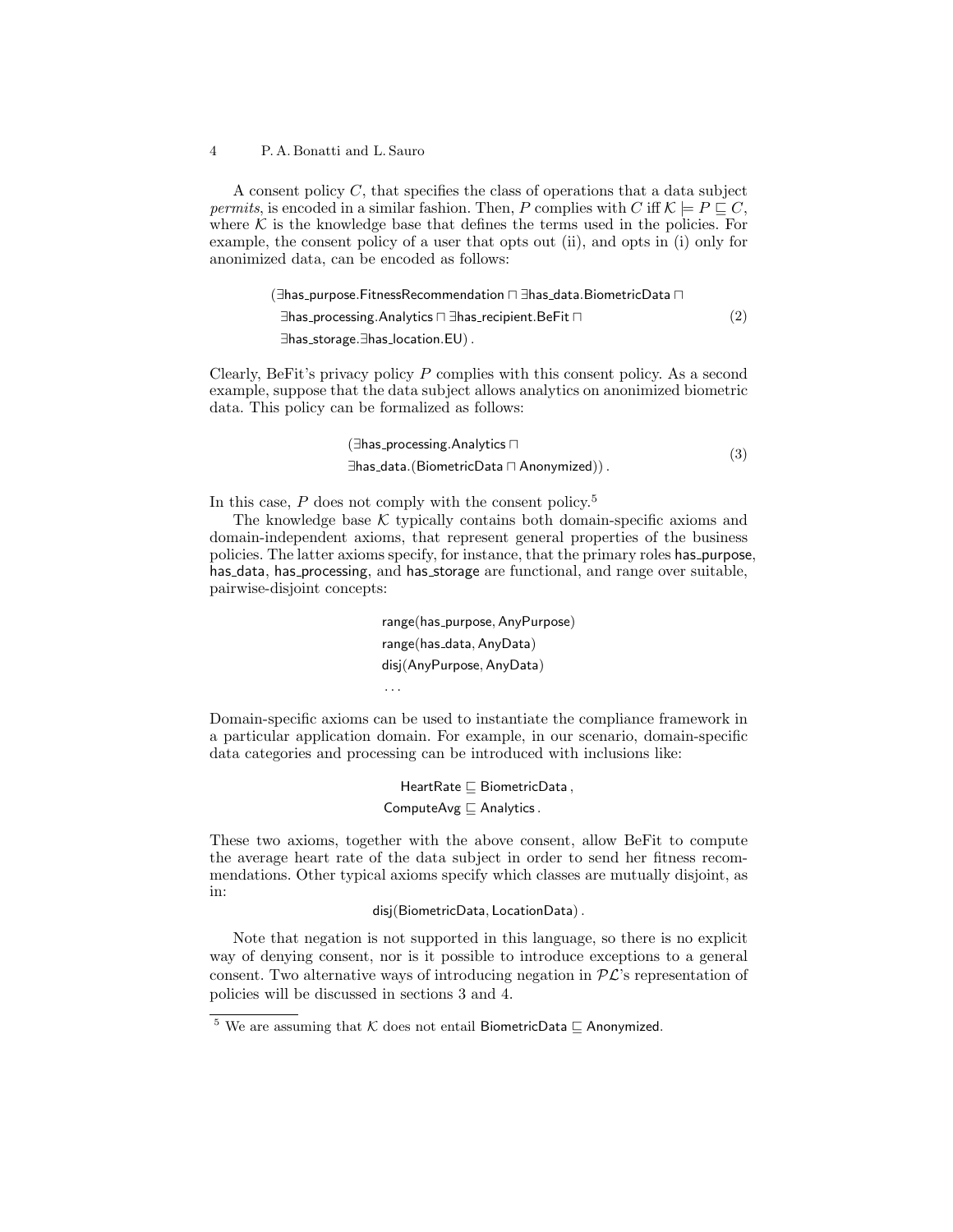### 2.2 Interval Safety and Convexity

In this section we report some definitions and results from [4] that will be useful in Section 4.

**Definition 1.** A PL query  $C ⊆ D$  is interval safe if, for all constraints  $\exists f. [l, u]$ occurring in C and all  $\exists f. [l', u']$  occurring in D, either  $[l, u] \subseteq [l', u']$  or  $[l, u] \cap$  $[l', u'] = \emptyset$ .

Every  $\mathcal{PL}$  query  $C \subseteq D$  is equivalent to an interval safe inclusion  $C^* \subseteq D$ , where  $\vert \in C^* \equiv C$  [4, Prop. 5]. Informally speaking, when subsumptions are interval safe, then they behave as in a convex logic. Formally, interval safe queries enjoy the following property, that follows from lemmas 1 and 2 of [4], combined with Propositions 1 of the same paper:

**Lemma 1.** Let  $K$  be a  $\mathcal{PL}$  knowledge base and let  $C$  be a simple  $\mathcal{PL}$  concept such that  $\mathcal{K} \not\models C \sqsubseteq \bot$ . There exist an interpretation I and an individual  $d \in \Delta^{\mathcal{I}}$ such that:

a) 
$$
\mathcal{I} \models \mathcal{K}
$$
;  
b)  $d \in C^{\mathcal{I}}$ ;  
c) for all interval safe  $\mathcal{PL}$  queries  $C \sqsubseteq D$ ,  $d \in D^{\mathcal{I}}$  iff  $\mathcal{K} \models C \sqsubseteq D$ .

We will call such pairs  $(\mathcal{I}, d)$  canonical models of K and C. The above lemma implies the following convexity property:

**Proposition 1.** for all  $PL$  knowledge bases K, and all interval safe  $PL$  queries  $q = (C \sqsubseteq D_1 \sqcup \ldots \sqcup D_n)$  where C is simple,  $\mathcal{K} \models q$  iff there exists i such that  $\mathcal{K} \models C \sqsubset D_i \ (1 \leq i \leq n).$ 

### 2.3 Complexity Results and Related Work

Deciding whether a full  $\mathcal{PL}$  concept is inconsistent with respect to a  $\mathcal{PL}$  knowledge base is in P. Deciding whether a  $\mathcal{PL}$  query is a logical consequence of a  $\mathcal{PL}$ knowledge base is in general coNP-complete. It is in  $P$  if, for all simple  $PL$  concepts  $C_i$  occurring on the left-hand side of the subsumption query, the number of concrete features occurring in  $C_i$  is bounded by a constant c. In SPECIAL and TRAPEZE's privacy policies,  $c = 1$ . With this bound, a sequential Java implementation can reach over 2000 compliance checks per second, thereby addressing the scalability requirements posed by the use case partners of SPECIAL and TRAPEZE [5].

The above complexity results – that have been proved in  $[4]$  – have been extended in [5] to knowledge bases  $\mathcal{K} \cup \mathcal{O}$  where K is a  $\mathcal{PL}$  knowledge base and  $\mathcal O$  is a Horn- $\mathcal{SRIQ}$  knowledge base, under the following assumptions:

- 1.  $\mathcal O$  belongs to a tractable fragment of Horn- $\mathcal{SRIQ}$ ;
- 2. none of the roles occurring in  $\mathcal O$  occurs in either  $\mathcal K$  or the given  $\mathcal P\mathcal L$  query.<sup>6</sup>

 $6$  With suitable syntactic sugar, the roles defined in  $O$  may be used in the queries, provided that the roles defined in  $K$  do not occur within the scope of those defined in  $\mathcal{O}$  [5, Remark 5.1].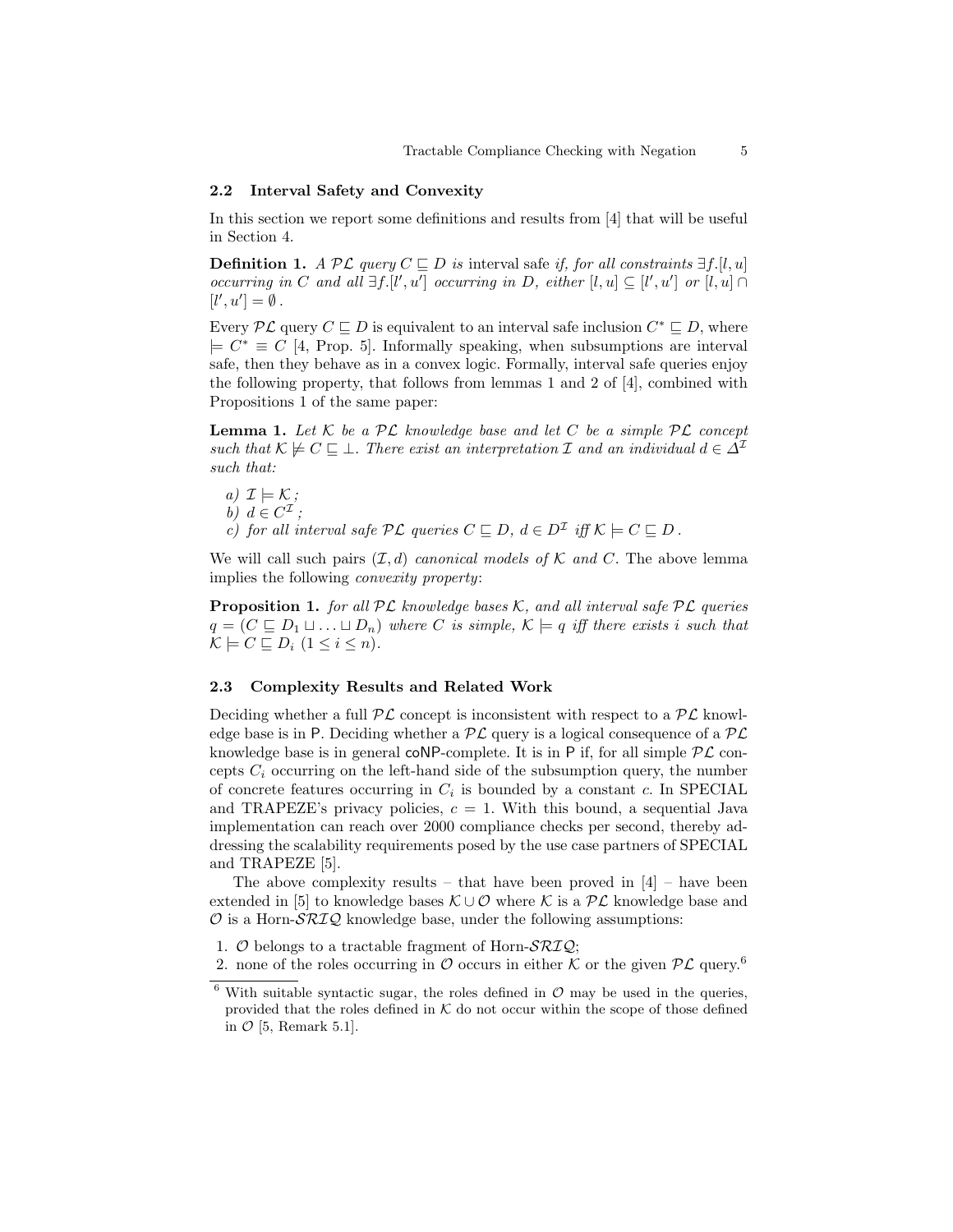Note that  $\mathcal{PL}$  knowledge bases are in OWL2-RL, a Horn fragment of OWL2; they are also in the extensions of  $\mathcal{EL}$  and  $DL\text{-}lite_{horn}^{\mathcal{H}}$  with functional roles. Answering  $PL$  subsumption queries is equivalent to solving *query containment* problems with respect to  $\mathcal{PL}$  knowledge bases, where the queries are the translation of full  $PL$  concepts into formulae of first-order logic. Such formulae are instances of the class of queries investigated in [9], called extended faceted queries. More precisely, the queries derived from full  $PL$  concepts are unions of conjunctive queries with comparison operators (in our case only ' $\leq$ ', that is needed to express interval membership). In the following sections, such queries will be extended with negation.<sup>7</sup> The comparison operator makes the usual reduction of query containment to query answering impossible, so the literature on answering unions of conjunctive faceted queries is not directly applicable to our case. For more details – and further tractability and intractability results concerning faceted queries – see  $[5, \text{Sec. } 5.3]$ .

In the extension of  $\mathcal{EL}$  with functional roles, subsumption checking is complete for EXPTIME, in general [2]. A tractability result for empty TBoxes is reported in [6, Fig. 4]; however, in the same paper, it is proved that even with acyclic TBoxes, subsumption is coNP-complete. The tractability of an extension of  $\mathcal{EL}$  with non-convex concrete domains (like intervals) has been proved in [6], under the assumption that the TBox is a set of definitions of the form  $A \equiv C$ , where each A is a concept name and appears in the left-hand side of at most one definition.

If  $DL\text{-}litel_{horn}^{\mathcal{H}}$  is extended with functional roles, then the data complexity of query answering raises at the first level of the polynomial hierarchy and knowledge base satisfiability becomes EXPTIME-complete [1].

Finally, a result relevant to the extension of queries with negation discussed in the following sections. Rosati [7] proved that answering conjunctive queries with safe negation in DL-lite is coNP-hard. The proof makes use of a knowledge base that contains negation and inverse roles. In our setting, queries are intractable even when the knowledge base is empty.

# 3 Intractability of  $PL$  with Atomic Negation

With reference to the example illustrated in Section 2.1, assume that a Be-Fit customer wants to restrict her consent, by precluding that locations in her homeplace (say Rome) are shared with friends. A simple way of introducing this restriction in (1) consists in replacing the expression ∃has data.LocationData with

```
∃has data.(LocationData u ¬RomeLocationData),
```
where the term RomeLocationData is axiomatized in the knowledge base  $K$  with the inclusion:

 $RomelocationData \sqsubset LocalI.$ 

 $7$  We will actually work on the subsumption problems that correspond to containment problems involving unions of conjunctive queries with  $\leq$  and negation.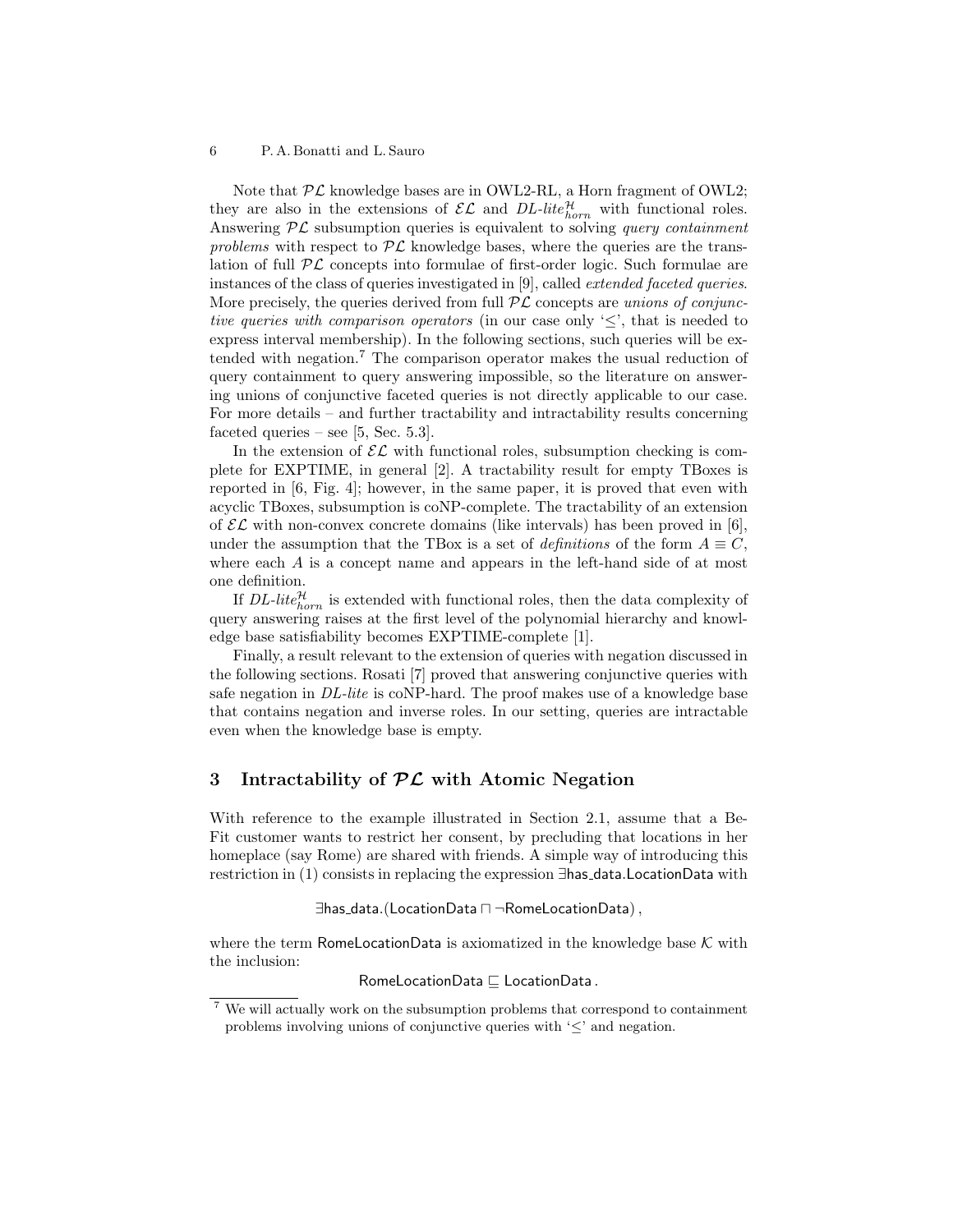This encoding extends  $PL$  queries with *atomic negation* (that is, negation applied to concept names). Our use cases do not need negation in  $\mathcal{PL}$  knowledge bases.

Subsumption checking over full  $\mathcal{PL}$  concepts with atomic negation can be reformulated as query containment over unions of conjunctive queries with safe negation. Containment of conjunctive queries with negation is  $\Pi_2^p$ -complete [10], so the intractability of  $\mathcal{PL}$  with atomic negation in the queries does not come as a surprise.

Here we show that subsumption checking remains intractable (coNP-hard) even if atomic negation is used as in the above example verbatim, that is, in existential restrictions of the form

$$
\exists R.(A \sqcap \neg B) \tag{4}
$$

where  $A, B$  are concept names. The reduction is from the validity of 3-DNF formulae. Given such a propositional formula  $\phi = \bigvee_{i=1}^{n} (L_{i,1} \wedge L_{i,2} \wedge L_{i,3}),$  its reduction is:

$$
\exists R.A \sqsubseteq \bigsqcup_{i=1}^{n} \left( \exists R.(A \sqcap L_{i,1}) \sqcap \exists R.(A \sqcap L_{i,2}) \sqcap \exists R.(A \sqcap L_{i,3}) \right) \tag{5}
$$

where  $R$  is any role name and  $A$  is a concept name that does not occur in any  $L_{i,j}$ . It is not hard to see that  $\phi$  is valid iff the above inclusion is valid, and that the reduction can be computed in polynomial time (actually, logarithmic space), so the following theorem holds:

**Theorem 1.** Subsumption checking in  $PL$  with atomic negation is  $coNP$ -hard even if the knowledge base is empty and negation is restricted to concepts of the form  $(4)$ .

### 4 Histories

Our use cases can also be addressed by modeling the sequence of consent and denial statements issued by the data subject (either through the dynamic consent system or through the dashboards for personal data control). In formal terms, each such statement is a simple policy with a sign, that specifies whether the operations described by the policy are permitted or forbidden. In case of conflicts, older statements are overridden by more recent statements.

**Definition 2** (History). A history is a finite sequence  $+C_1\pm C_2 \ldots \pm C_n$  where each  $C_i$  is a simple  $\mathcal{PL}$  concept.

Histories are just a handy way of representing compound concepts with negation, as shown by the following inductive translation  $tr$ , where  $H$  is a history:

|       | history tr(history)   |
|-------|-----------------------|
| -07   |                       |
| $H+C$ | $tr(H) \sqcup C$      |
| $H-C$ | $tr(H) \sqcap \neg C$ |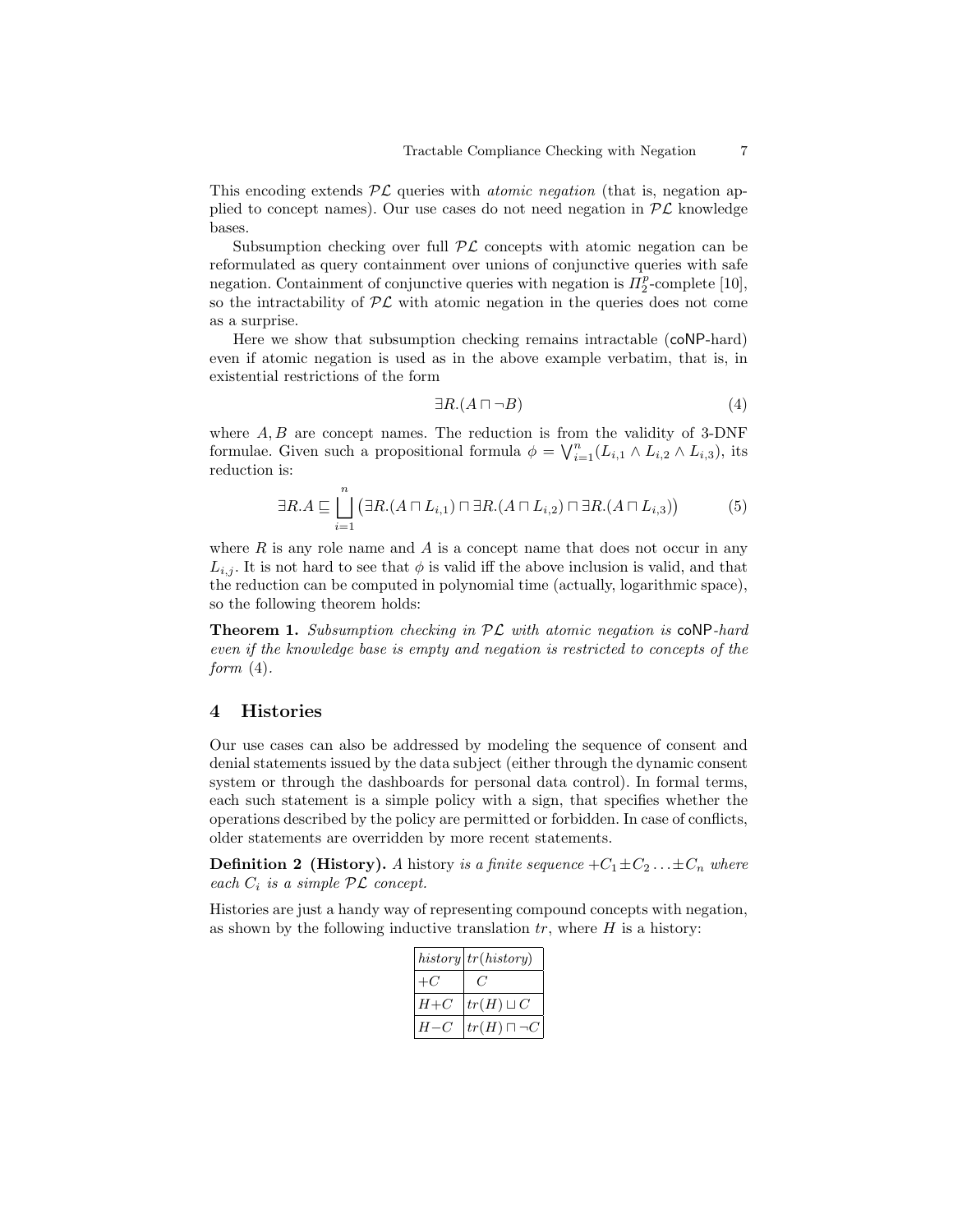Hereafter, we will identify each history H with the corresponding concept  $tr(H)$ .

Example 1. Consider the example in Section 3 and let H be the history  $+D_1 +$  $D_2 - D_3$ , where  $D_1$  and  $D_2$  are the two arguments of the union in (1) and  $D_3$  is the concept:

∃has data.(RomeLocationData).

By the distributivity of  $\sqcap$  on  $\sqcup$ , H is equivalent to  $(D_1 \sqcap \neg D_3) \sqcup (D_2 \sqcap \neg D_3)$ . Note that  $D_1 \sqcap \neg D_3$  is equivalent to  $D_1$ , because  $D_1$  and  $D_3$  are disjoint. This follows from three facts: (i) LocationData and BiometricData are disjoint, (ii) RomeLocationData is a subclass of LocationData, and (iii) has data is functional. Concerning  $D_2 \sqcap \neg D_3$ , by (iii) we have that the concept

∃has data.(LocationData) u ¬∃has data.(RomeLocationData)

is equivalent to

$$
\exists \text{has\_data}. (\text{LocationData} \sqcap \neg \text{RomeLocationData}). \tag{6}
$$

Therefore,  $D_2 \sqcap \neg D_3$  is equivalent to the concept  $D'_2$  obtained from  $D_2$  by replacing ∃has\_data.(LocationData) with (6). Summarizing,  $H$  is equivalent to  $D_1 \sqcup D_2',$ therefore it represents the restricted consent of the customer correctly.  $\Box$ 

We are going to prove that the entailments of the form

$$
\mathcal{K} \models C \sqsubseteq H \tag{7}
$$

where K is a  $\mathcal{PL}$  knowledge base, C is a full  $\mathcal{PL}$  concept, and H is a history, can be decided in polynomial time. For this purpose, we need a few preliminary definitions and lemmas. First, we normalize  $H$  with the following procedure<sup>8</sup>:

**Definition 3 (Normalization** norm(H)). Let  $H = +C_1 \pm C_2 \ldots \pm C_n$  be a history,  $K$  be a knowledge base, and  $C$  be a concept. The normalization of  $H$ w.r.t. K and C, denoted by  $norm_{K,C}(H)$ , is obtained with the following three steps:

- a) replace each  $-C_i$  in H with  $-(C_i \sqcap C)$ ; the result of this transformation will be denoted by  $H \downarrow C$ ;
- b) remove from  $H \downarrow C$  all elements  $\pm D$  such that  $\mathcal{K} \models D \sqsubseteq \bot$ ;
- c) remove from the resulting history all the elements  $\pm D$  followed by some element  $\pm D'$  such that  $\mathcal{K} \models D \sqsubseteq D'$ .

The subscripts K and C in norm $_{K,C}(H)$  will be omitted when clear from context.

The above normalization preserves the entailments of the form (7), thus it can be exploited to answer subsumption queries involving histories:

<sup>8</sup> Note that the normalization procedure in Definition 3 has been introduced only for the purpose of simplifying proofs. Hence, it will be not part of the actual entailment procedure described in Algorithm 1.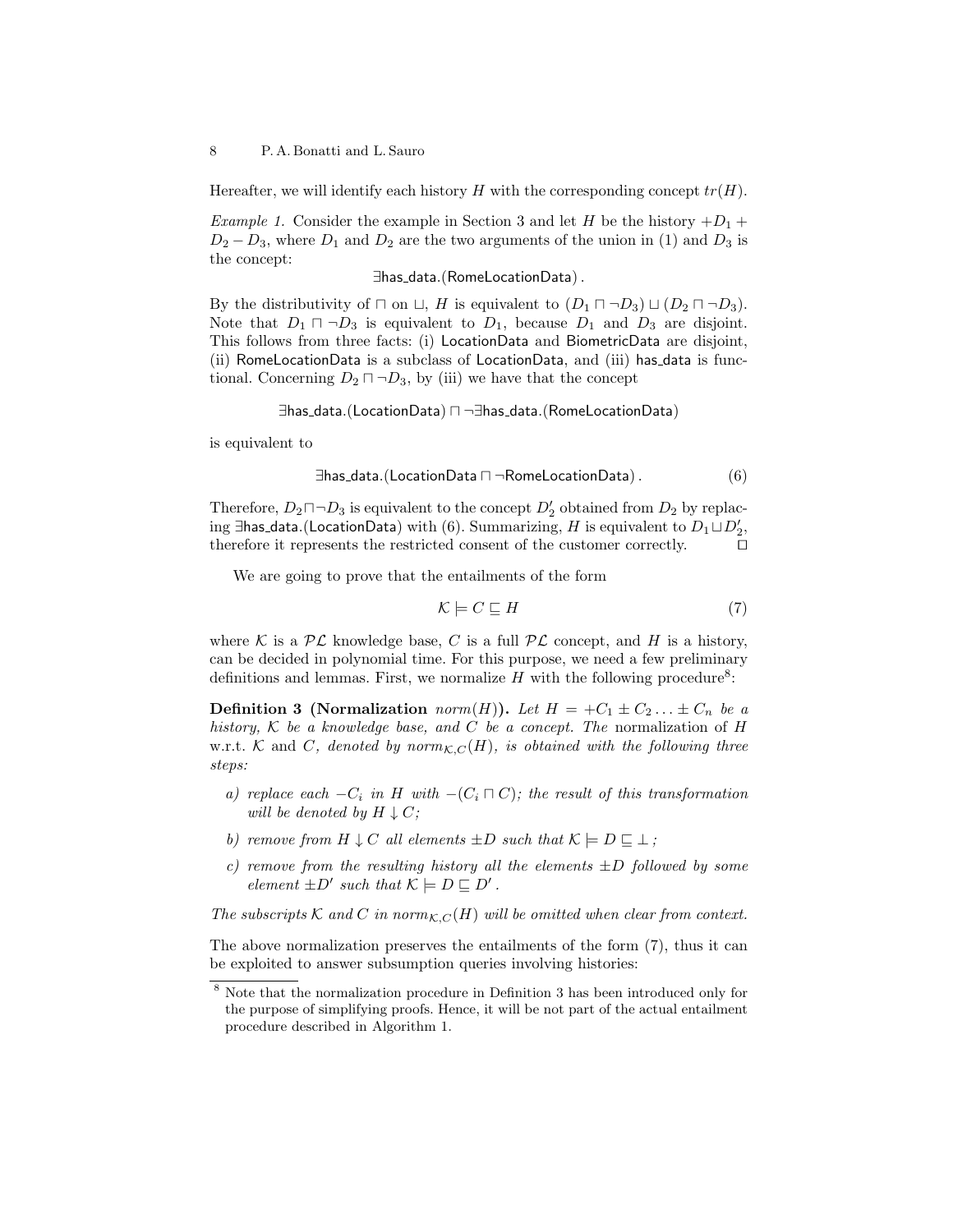**Lemma 2.** For all  $PL$  knowledge bases K, full  $PL$  concepts C, and histories  $H,$ 

$$
\mathcal{K} \models C \sqsubseteq H
$$
 iff  $\mathcal{K} \models C \sqsubseteq norm(H)$ .

The proof of the above lemma is based on the next lemma:

**Lemma 3.** Let  $K$  be a  $PL$  knowledge base, let  $C$  be a full  $PL$  concept, and let  $H = +C_1 \pm \ldots \pm C_n$  be a history. Then the following propositions hold:

- $a) \models H \sqcap C \equiv (H \downarrow C) \sqcap C;$
- b) if  $\mathcal{K} \models D \sqsubseteq \bot$  then  $\mathcal{K} \models H \pm D \equiv H$ ;
- c) if  $H = H_1 \pm C_i H_2 \pm C_n$  and  $\mathcal{K} \models C_i \sqsubseteq C_n$ , then  $\mathcal{K} \models H \equiv H_1 H_2 \pm C_n$ .

*Proof.* (Sketch) We prove Lemma 3.a) by induction on the length of  $H$ . In the base case,  $H = +D$ , so  $H \sqcap C$  and  $(H \downarrow C) \sqcap C$  are syntactically the same.

Let  $H = H' \pm D$ . If D occurs positively, we have by distributivity that  $H \sqcap C$  is equivalent to  $(H'\sqcap C)+(D\sqcap C)$ . Moreover, by construction  $H \downarrow C = (H' \downarrow C)+D$ and hence  $(H \downarrow C) \sqcap C$  is equivalent to  $((H' \downarrow C) \sqcap C) + (D \sqcap C)$ . Then, the assertion follows from the fact that, by (IH),  $H' \sqcap C$  and  $(H' \downarrow C) \sqcap C$  are equivalent. An analogous proof for the negative case is left to reader.

Lemma 3.b) is trivial, so we focus on point c). If  $C_i$  and  $C_n$  occur positively in Lemma 3.c) then  $H_1H_2+C_n$  is always subsumed by  $H_1+C_iH_2+C_n$ . The other way round directly follows from the fact that  $H_1+C_iH_2$  is subsumed by  $H_1H_2+C_i$  and  $\mathcal{K} \models C_i \sqsubseteq C_n$ . Analogously, we can prove the negative case by inverting the directions of subsumptions. Next, assume that  $C_i$  is negative and  $C_n$  positive. Since  $\mathcal{K} \models C_i \sqsubseteq C_n$ , the difference between the extensions of  $H_1 - C_i H_2$  and  $H_1 H_2$  is always contained in the extension of  $C_n$ . It follows that  $H_1 - C_i H_2 + C_n \equiv H_1 H_2 + C_n$ , so point c) holds. The case in which  $C_i$  is positive and  $C_n$  negative is similar. There are no further cases, so the proof is  $\Box$ complete.  $\Box$ 

Proof of Lemma 2. (Sketch) It suffices to show that each of the three normalization steps preserves (7). First observe that:

$$
\mathcal{K} \models C \sqsubseteq H \text{ iff } \mathcal{K} \models C \sqsubseteq H \sqcap C
$$
  
iff 
$$
\mathcal{K} \models C \sqsubseteq (H \downarrow C) \sqcap C \text{ (by Lemma 3.a)}
$$
  
iff 
$$
\mathcal{K} \models C \sqsubseteq H \downarrow C,
$$

therefore step a) of Definition 3 preserves (7). Next, let  $H'$  be the result of applying normalization step b) to  $H \downarrow C$ . By a simple induction on the length of  $H \downarrow C$ , based on Lemma 3.b, it can be shown that  $\mathcal{K} \models H \downarrow C \equiv H'$ , therefore

$$
\mathcal{K} \models C \sqsubseteq H \text{ iff } \mathcal{K} \models C \sqsubseteq H'.
$$

Similarly, it can be proved that the last step preserves (7) by a simple induction on the length of  $H'$  based on Lemma 3.c. The details are left to the reader.  $\Box$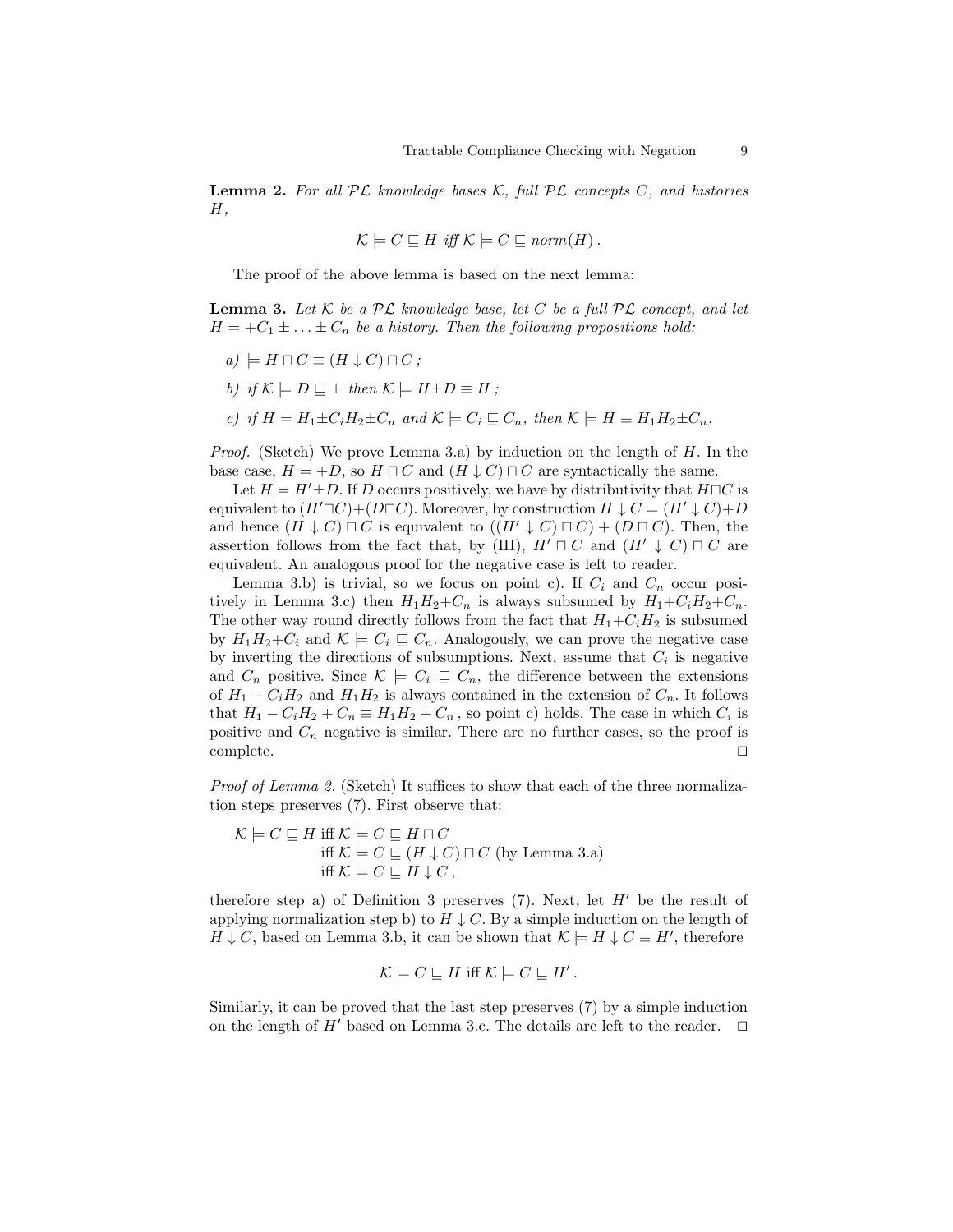The next two lemmas need the following definitions:

$$
pos(H) = \{C_i \mid +C_i \text{ occurs in } H\},
$$
  

$$
neg(H) = \{C_i \mid -C_i \text{ occurs in } H\}.
$$

**Lemma 4.** Let  $C \subseteq H$  be any interval safe inclusion where C is a simple  $PL$ concept. If  $neg(norm_{\mathcal{K},C}(H)) \neq \emptyset$  then  $\mathcal{K} \not\models C \sqsubseteq norm_{\mathcal{K},C}(H)$ .

*Proof.* Assume that  $neg(norm(H)) \neq \emptyset$ . Then  $norm(H) = H'-(C_i \sqcap C)H''$ , where  $\mathcal{K} \not\models C_i \sqcap C \sqsubseteq \bot$  (otherwise the negative element would have been eliminated in phase b) of the normalization). By Lemma 1, there exists a canonical model  $(\mathcal{I}, d)$  of K and  $C_i \sqcap C$ . Points a) and b) of Lemma 1 imply that  $\mathcal{I} \models \mathcal{K}$ and

$$
d \in (C_i \sqcap C)^{\mathcal{I}} \tag{8}
$$

therefore  $d \notin (H' - (C_i \sqcap C))^{\mathcal{I}}$ . Moreover, for all elements  $+C_j$  in  $H''$ , we have

 $\mathcal{K} \not\models C_i \sqcap C \sqsubseteq C_j$ 

otherwise  $-(C_i \sqcap C)$  would have been eliminated in phase c) of the normalization. Then Lemma 1.c implies that for all  $+C_j$  in  $H''$ ,

 $d \notin C_j^{\mathcal{I}}$ .

It follows that  $d \notin norm(H)^{\mathcal{I}}$ . Moreover,  $d \in C^{\mathcal{I}}$ , by  $(8)$ , so  $\mathcal{K} \not\models C \sqsubseteq norm(H)$ .  $\Box$ 

**Proposition 2.** For all histories H, if  $\mathcal{K} \models C \sqsubseteq H$  then  $\mathcal{K} \models C \sqsubseteq \bigsqcup pos(H)$ .

*Proof.* It can be proved, by a straightforward induction on the length of  $H$ , that  $\models H \sqsubseteq \bigsqcup pos(H)$ . The proposition immediately follows.

We are finally ready for the main result:

**Theorem 2.** Let  $K$  be a  $PL$  knowledge base, C be a simple  $PL$  concept, and H be a history such that  $C \subseteq H$  is interval safe. Then  $\mathcal{K} \models C \subseteq norm(H)$  iff the following two conditions hold:

- a)  $neg(norm(H)) = \emptyset$ , and
- b) there exists  $D \in pos(H) = pos(norm(H))$  such that  $\mathcal{K} \models C \sqsubseteq D$ .

*Proof.* ( $\Leftarrow$ ) Suppose that a) and b) hold. By b),  $\mathcal{K} \models C \sqsubseteq D$ , and clearly  $\models D \sqsubseteq \bigsqcup pos(H)$ , because D is one of the arguments of the union. Moreover, by a), we have that  $H = \bigsqcup pos(H)$ . It follows immediately that  $\mathcal{K} \models C \sqsubseteq H$ .

 $(\Rightarrow)$  We prove the contrapositive. Accordingly, suppose that either a) or b) is false. In the former case, by Lemma 4,  $\mathcal{K} \not\models C \sqsubseteq norm(H)$  and the theorem holds. If b) is false, then by convexity  $\mathcal{K} \not\models C \sqsubseteq \bigsqcup pos(H)$ , and by the contrapositive of Proposition 2,  $\mathcal{K} \not\models C \sqsubseteq norm(H)$ .

As a corollary of the above theorem, we obtain the desired tractability result.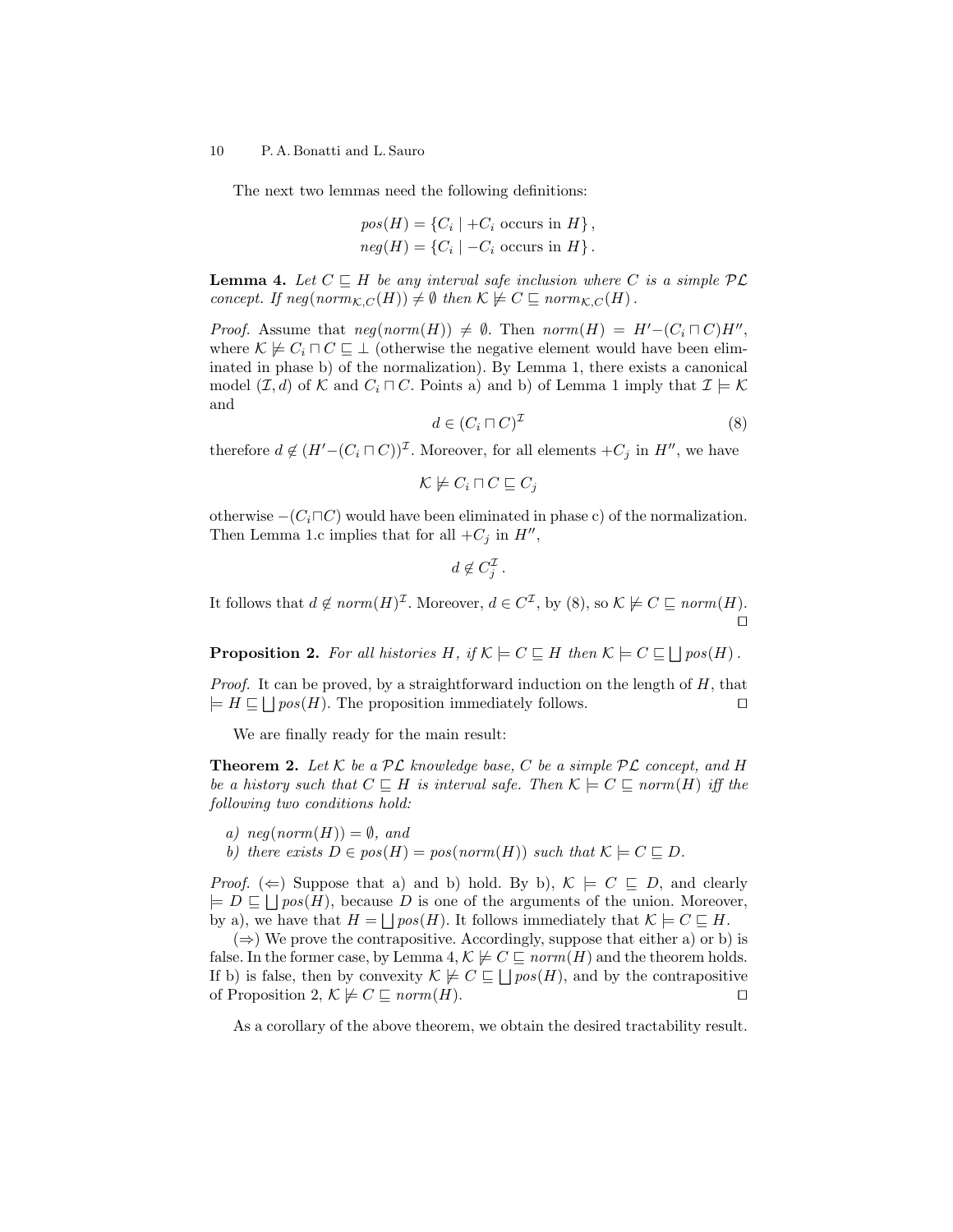**Corollary 1.** Let c be an arbitrary but fixed non-negative integer. For all  $PL$ knowledge bases K and all subsumption queries  $q = (C_1 \sqcup \ldots \sqcup C_n \sqsubseteq H)$  such that

- 1. H is a history ,
- 2. each  $C_i$  is a simple  $\mathcal{PL}$  concept (i.e. their union is a full  $\mathcal{PL}$  concept),
- 3. for all  $i = 1, \ldots, n$ , the number of subconcepts of the form  $\exists f. [l, u]$  occurring in  $C_i$  is bounded by  $c$ ,

the entailment  $\mathcal{K} \models q$  can be decided in polynomial time.

*Proof.* Clearly,  $\mathcal{K} \models q$  holds iff for all  $i = 1, \ldots, n$ ,  $\mathcal{K} \models C_i \sqsubseteq H$  holds. Thus, it suffices to prove that each of these  $n$  entailments can be decided in polynomial time. Due to the bound  $c$  on the number of intervals, each of these subsumption can be transformed in polynomial time into an equivalent, interval safe inclusion  $C_i^* \sqsubseteq H$ , as shown in [4, Proposition 5]. By Lemma 2, the resulting subsumption tests can equivalently be replaced by

$$
\mathcal{K} \models C_i^* \sqsubseteq norm(H).
$$

Now Theorem 2 can be applied to verify the above subsumptions.

The test a) in Theorem 2 takes time  $O(|norm(H)|) = O(|H|)$ . Test b) requires answering at most |H|  $\mathcal{PL}$  queries, each of which takes polynomial time [4, Proposition 6]. So the overall cost of testing the conditions of Theorem 2 is polynomial. We are only left to show that computing  $norm(H)$  takes polynomial time. Phase a) takes time  $|C| \cdot |H|$ . Phase b) requires at most  $|H \downarrow C|$  concept consistency tests, each of which takes polynomial time [4, Proposition 8]. Finally, phase c) requires answering at most  $|H \downarrow C|$   $\mathcal{PL}$  subsumption queries, each of which takes polynomial time. Thus, the overall computation of  $norm(H)$  takes polynomial time.  $\Box$ 

Remark 1. Note that the proof of tractability relies only on the following properties of  $\mathcal{PL}$ :

- 1. the *convexity* of interval safe  $PL$  (Lemma 1 and Proposition 1), that is needed in Theorem 2;
- 2. the tractability of subsumption query answering in  $PL$  with bounded occurrences of intervals.

Therefore, our results apply to all tasks of the form (7) such that  $\mathcal{K}, C$ , and the concepts occurring in the history belong to a convex, tractable logic (say, any Horn description logic with a tractable subsumption problem).

In practice, it is not necessary to compute  $norm(H)$  explicitly. Consider Algorithm 1, for example. Lines 2–4 check condition b) of Theorem 2. In particular, if the computation reaches line 5, then  $C_k$  is the rightmost concept D in H satisfying condition b). The "for" loop at line 5 looks for the elements  $-(C_i \sqcap C)$  of  $H \downarrow C$  that survive phase b) of the normalization. The loop in lines 7–9 checks whether  $-(C_j \sqcap C)$  survives phase c), too. Note that  $-(C_j \sqcap C)$  is looked for after  $+C_k$ , because all the negative elements of  $H \downarrow C$  on the left of  $+C_k$  are eliminated during normalization phase c), due to  $+C_k$  itself. Thus, Algorithm 1 returns true iff conditions a) and b) of Theorem 2 hold.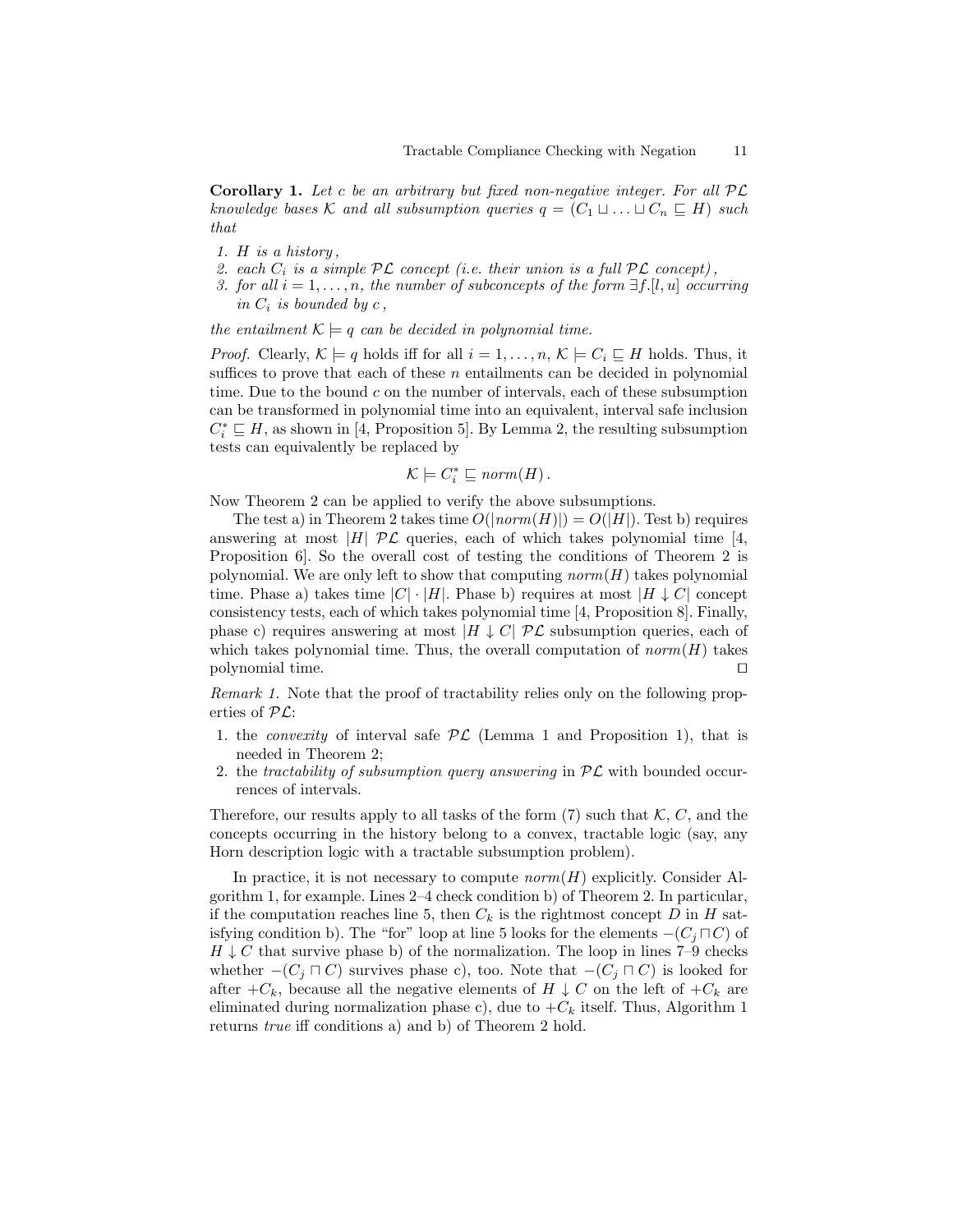Algorithm 1:  $PL$  Subsumption with histories

Input:  $K, C, H$ where C is a simple  $\mathcal{PL}$  concept,  $H = \pm C_1 \ldots \pm C_n$ , and  $C \sqsubseteq H$  is interval safe **Output**: true if  $K \models C \sqsubseteq H$ , false otherwise 1 if  $\mathcal{K} \models C \sqsubseteq \bot$  then return true // Condition b) 2  $k := n$ **3** while  $k > 0$  and  $(sign(\pm C_k) \neq '+'$  or  $\mathcal{K} \not\models C \sqsubseteq C_k)$  do  $k := k - 1$ 4 if  $k = 0$  then return false // else  $C_k \in pos(H)$  and  $\mathcal{K} \models C \sqsubseteq C_k$ // Condition a) 5 for  $i:=k+1$  to n do 6 if  $sign(\pm C_i) = -\prime$  and  $\mathcal{K} \not\models C_i \sqcap C \sqsubseteq \bot$  then 7 |  $j := i + 1$ **8** while  $j \leq n$  and  $(sign(\pm C_j) \neq '+'$  or  $K \not\models C_i \sqcap C \sqsubseteq C_j)$  do 9 | |  $j := j + 1$ 10 if  $j > n$  then return false 11 return true

## 5 Conclusions

Summarizing,  $\mathcal{PL}$  queries need to be extended with negation, in order to address the use cases related to automated compliance with the GDPR. Atomic negation raises the complexity of subsumption checking (on which compliance checking is based) at least to the first level of the polynomial hierarchy. This holds even if negation is further restricted to the specific concept expressions that arise in our reference examples. We have tackled this issue by introducing histories of positive and negated  $\mathcal{PL}$  concepts. Histories represent in a natural way the consent of data subjects and can be processed in polynomial time with Algorithm 1.

The running time of this algorithm grows quadratically with the length of the history, which is likely to be incompatible with the scalability requirements for  $PL$ . Thus, in a forthcoming work, we are going to introduce suitable optimizations. Points b) and c) of Lemma 3 already show how to eliminate redundant elements from a history. Further optimizations may partition histories into a set of disjoint, shorter histories. We are also going to explore compact policy representations, where the common parts of history elements are factorized.

# References

- 1. A. Artale, D. Calvanese, R. Kontchakov, and M. Zakharyaschev. The DL-Lite family and relations. J. Artif. Intell. Res., 36:1–69, 2009.
- 2. F. Baader, S. Brandt, and C. Lutz. Pushing the EL envelope. In IJCAI-05, pages 364–369. Professional Book Center, 2005.
- 3. F. Baader, D. Calvanese, D. L. McGuinness, D. Nardi, and P. F. Patel-Schneider, editors. The Description Logic Handbook: Theory, Implementation, and Applications. Cambridge University Press, 2003.